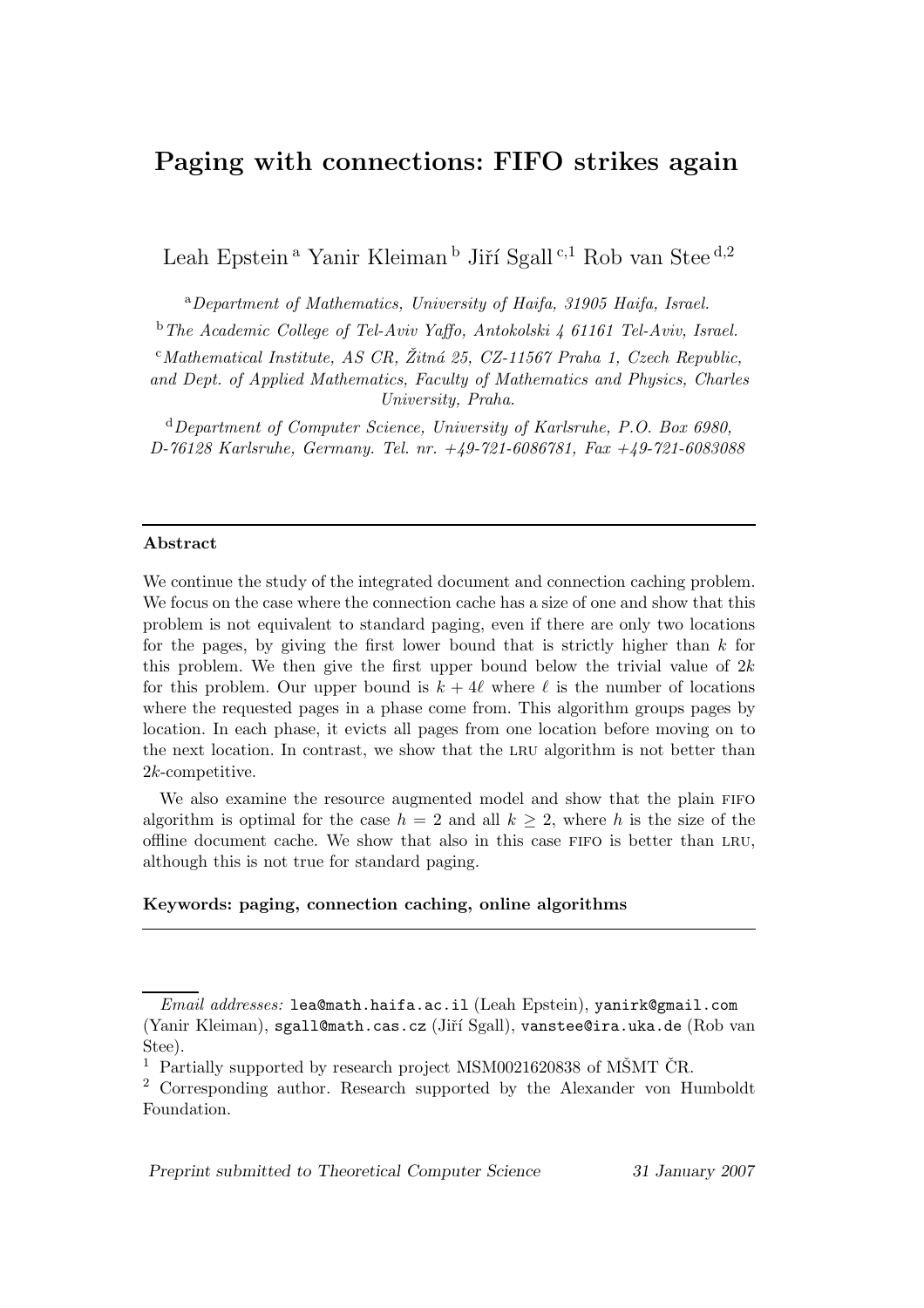# 1 Introduction

The caching problem is one of the major problems in the field of online algorithms. It has been studied considering many different models and aspects of the problem. The basic problem comes from the real world of computing. An operating system has a limited amount of high speed memory and needs to decide which pages of data will be kept in the high speed memory and which pages will be discarded. When a page that was recently discarded is requested again, the operating system pays a significant cost in order to retrieve that page from the low speed memory. This decision must be made with each new request, therefore the solution cannot be pre-computed and must be addressed with an online algorithm.

The abstract representation of the problem is as follows. The operating system has k pages of data in its cache. There is no a priori upper bound on the total number of pages that can be requested. An online algorithm is an algorithm that decides after each request which pages to keep in its cache and which pages to discard without knowledge of future requests. The goal is to minimize the number of page faults, i.e. requests to pages while they are not in cache.

Connection caching is a version of this problem that deals with a small cache of network connections that has to be maintained in order to access data from different locations. Recently, a combined model was suggested by Albers and van Stee [1]. The model deals with both document caching and connection caching. In this model we have two caches, one that holds documents (or pages) and one that holds connections.

The algorithms in [1] perform best if the size of the connection cache is equal to the size of the document cache. However, in practice, the connection cache is usually much smaller. In this article we focus on the case where we have a cache of k pages and only one slot in the connection cache. We call this problem "Paging with Connections". In such a model the connection that is stored in the connection cache can be referred to as the (single) current location. There are three types of requests. If the requested page is already in cache, the request costs nothing. If the requested page is not in cache but is from the current location, the request is noted as a page fault (or regular fault) and the cost is one. If the requested page is not in cache and is from a different location, the request is noted as a *connection fault* and it costs 2, one for switching the connection and another one for putting the requested page in cache.

The competitive ratio is the asymptotic worst case ratio between the cost of an online algorithm and the cost of an optimal offline algorithm (denoted by opt) which knows all requests in advance. Throughout the paper we refer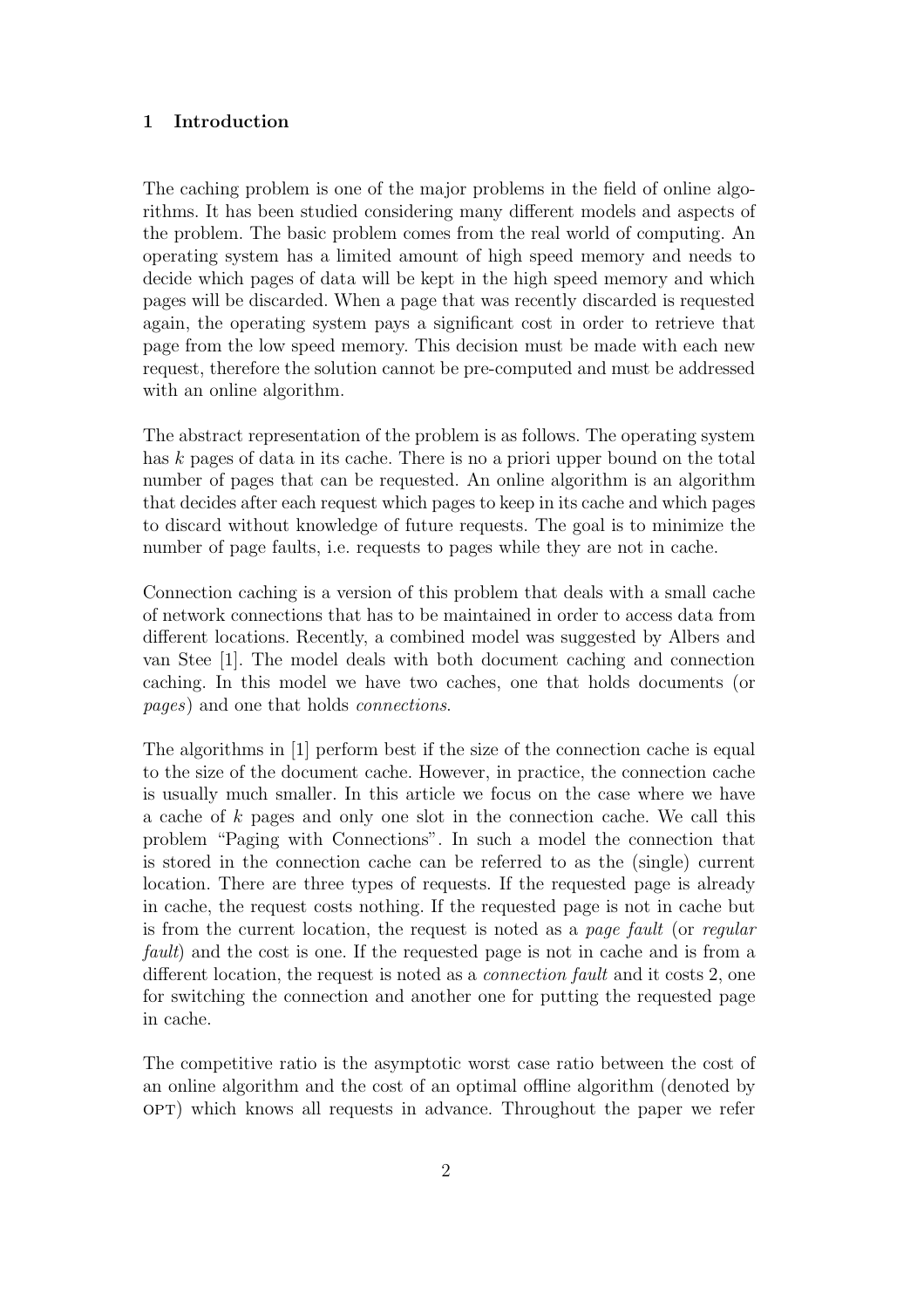to the online algorithm as ALG and to the optimal offline algorithm as OPT wherever they are mentioned.

A generalization of the model is the resource augmentation model. In this model the adversary has less pages in its cache than the online algorithm. This model obviously gives an advantage to the online algorithm and may reduce the competitive ratio. This approach was for instance used by Sleator and Tarjan [12] to give more realistic results for the standard paging problem.

**Previous work.** The classic paging problem. Two common paging algorithms for the classical paging problem are lru (Least Recently Used) and fifo (First In First Out). lru computes for each page which is present in the cache the last time it was used and evicts the page for which this time is minimum. fifo acts like a queue, evicting the page that has spent the longest time in the cache. Variants of both are common in real systems. Although LRU outperforms FIFO in practice, LRU and FIFO are known to have the same competitive ratio of  $k$ . Further this ratio is known to be the best possible, see [12,10].

The bound k for the standard problem is actually derived directly from a general bound which Sleator and Tarjan [12] showed and which allows resource augmentation. That is a lower bound of  $\frac{k}{k-h+1}$  for every online algorithm when the caches of OPT and ALG have sizes of h and  $k$  ( $h \leq k$ ) respectively. They also showed a matching upper bound for LRU and FIFO.

Randomized algorithms. A randomized paging algorithm called MARK was introduced in [8] with a competitive ratio of  $2H_k$ , where  $H_k$  is the k-th harmonic number. Randomized algorithms that achieve a better competitive ratio of  $H_k$  were introduced in [11] and later in [3].

Arbitrary page sizes or costs. In practice not all requested pages are of the same size or cost. Research of models where every page has an arbitrary size was done by Irani [9]. She considered a model where every page has a cost of 1 and a model where every page's cost is equal to its size, and presented randomized online algorithms with a competitive ratio of  $O(\log^2 k)$  for both models. Young  $[13]$  presented a deterministic k-competitive online algorithm for the general case where pages have arbitrary sizes and an arbitrary nonnegative loading cost.

Connection caching. Cohen, Kaplan and Zwick [5,6] introduced the connection caching problem, where there is a sequence of requests for TCP connections. Whenever there is a request for a connection that is not open, it must be established. When the cost of opening a connection is uniform over all connections, they presented a k-competitive deterministic online algorithm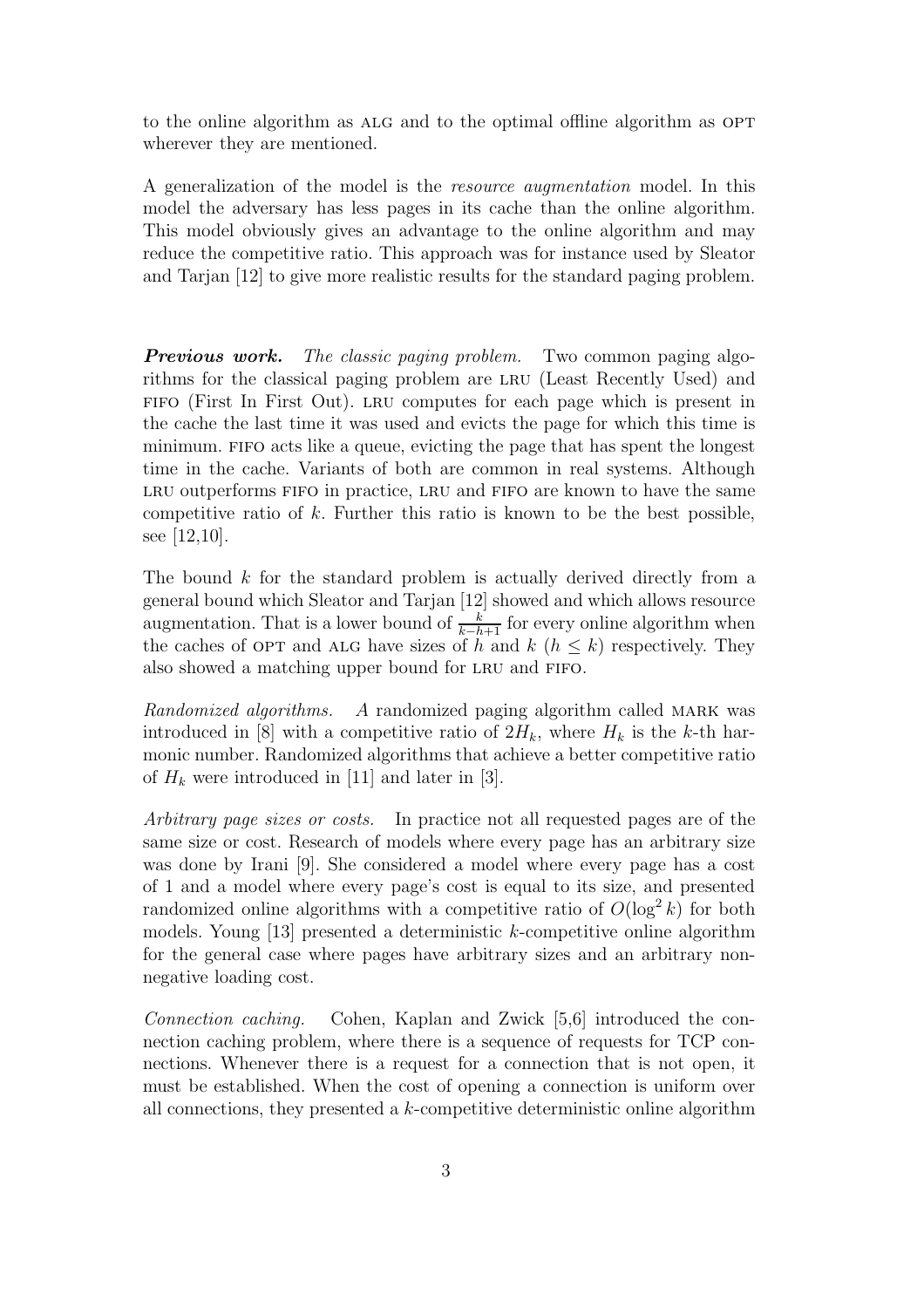and a  $O(H_k)$ -competitive randomized online algorithm, where k is the number of connections that can be simultaneously maintained. The k-competitive deterministic algorithm was developed independently by Cao and Irani [2].

Combined model. As stated above, an integrated document and connection caching model was introduced by Albers and van Stee [1]. Denote the document cache size by  $k$  and the connection cache size by  $k'$ . Their main result is a deterministic algorithm with competitive ratio  $2k - k' + 4$ . This result is then adapted for other models like randomized algorithms and Irani's models of pages of arbitrary size.

It can be seen that the performance guarantee of this algorithms is nearoptimal for a large connection cache, but degrades as the connection cache becomes smaller and is only  $2k$  for a connection cache of size 1. In this paper, we focus on the practically important case of a small connection cache. Specifically, we focus on the case  $k' = 1$ , i.e. there is only one slot in the connection cache. Albers and van Stee [1] show that lru and fifo perform poorly in this scenario, giving a lower bound of  $2k - O(1)$  for these algorithms.

fifo versus lru. An issue in the analysis of paging algorithms is the relative performance of fifo and lru. Although lru outperforms fifo in practice, standard competitive analysis cannot distinguish between these two algorithms. This was finally accomplished by Chrobak and Noga [4] using a more refined model. Interestingly, there are several paging models in which the opposite can be shown. One such model was presented by Epstein, Imreh and van Stee [7]. We show in this paper that this role reversal also occurs in paging with connections.

New results. We show that this problem is different from the standard paging problem, by showing a lower bound of  $k + \frac{k-1}{k+1}$  for  $k > 2$  and  $\frac{5}{2}$  for  $k = 2$ . Recall that the best competitive ratio for standard paging is  $k$ . Clearly, the  $k$ -competitive algorithms for the standard problem are at most  $2k$ -competitive for our model, since each fault costs an algorithm at most 2. We show that LRU is not better than this bound. However, FIFO achieves a better bound for  $k = 2$ , which is the best possible ratio for this case and equals  $\frac{5}{2}$ .

We further design an algorithm which performs much better than LRU. Its competitive ratio is  $k + O(\ell)$ , where  $\ell$  is the number of different locations. This ratio is  $k + 8$  if there are two locations.

We explore the resource augmented problem, where OPT has less pages in its cache. We show that in this model as well, our problem is different, since a lower bound we show is higher than  $\frac{k}{k-h+1}$  for every  $h < k$ . We focus on the case  $h = 2$  and show that the tight bound in this case is  $\frac{k+3}{k}$ , achieved by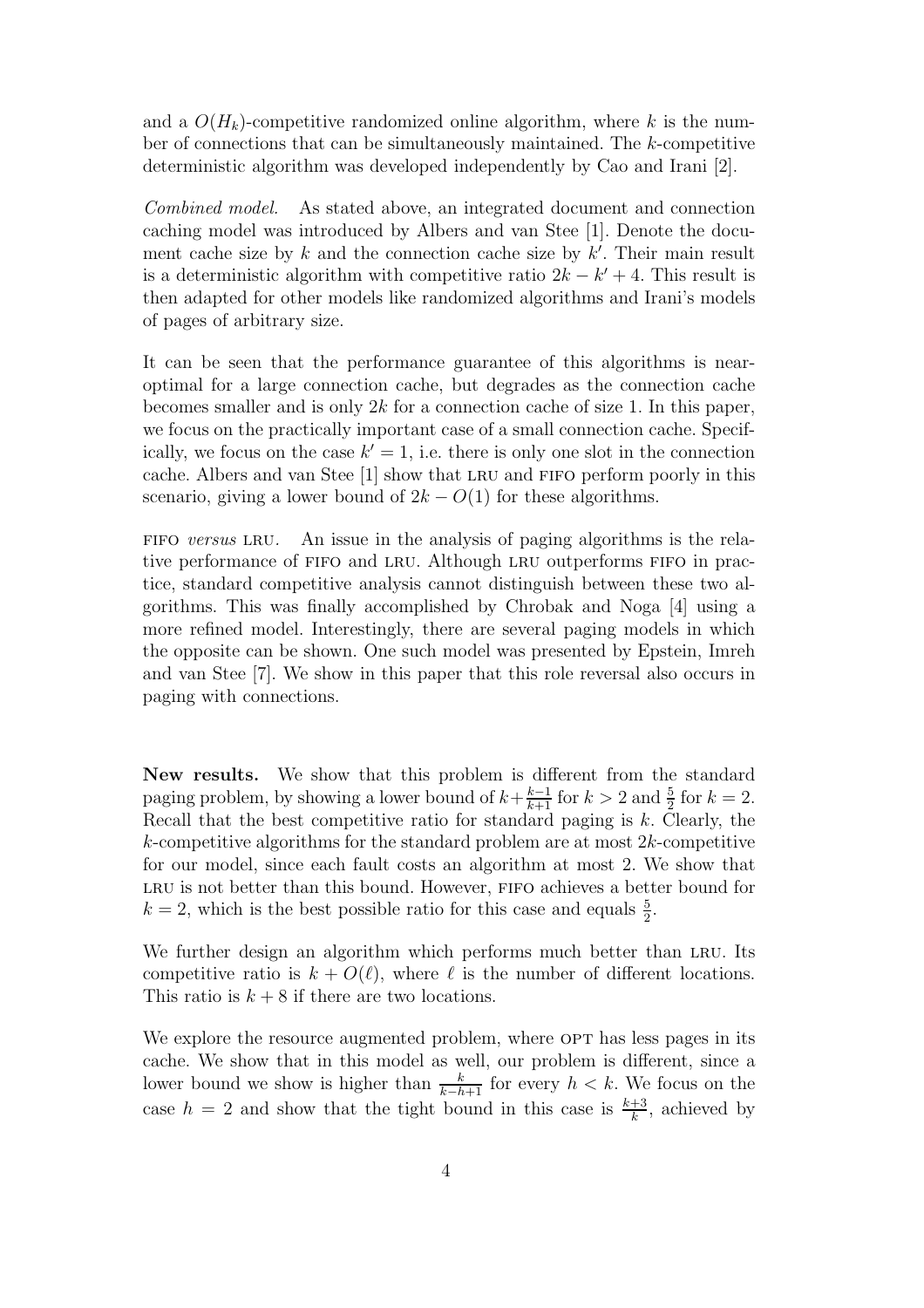FIFO. This is in contrast to LRU that has competitive ratio of exactly  $\frac{k+2}{k-1}$ .

Notation. A page is denoted by a lower case letter together with zero or more apostrophes, or an index. A location is denoted by a capital letter, which usually (unless stated otherwise) matches the letter of the pages that are at that location. For example, at location A we may have the pages  $a, a', a_1...$ 

We write a state of an algorithm as  $abc$  for  $k = 2$ , and generalize this in the obvious manner for larger  $k$ . When we compare the state of an online algorithm to the state of the offline algorithm, we write the online state first and separate them by a slash. For example  $abB/abA$ . If there is an order in which the pages are to be evicted (e.g. in the cache of LRU or  $FIFO$ ), then the leftmost page in this writing is first to be evicted, and the rightmost is last.

# 2 Lower bounds

We prove the following theorem, showing that even the problem with  $k' = 1$ is not equivalent to the standard paging problem, even if only two distinct locations are present.

Theorem 1 Any online algorithm for the paging problem with connections has a competitive ratio at least  $k + \frac{k-1}{k+1}$ .

**Proof.** We use two locations and construct a sequence which consists of superphases, where each superphase consists of phases as defined in the sequel.

At the time when a superphase starts, OPT has pages from a single location in its cache. During the superphase, OPT inserts into its cache pages from the other location. A new superphase starts when  $OPT$  has pages from the other location only. In the beginning of a superphase, both OPT and ALG are in the same location, the location from which OPT has all its pages at that time. We call this location A and the other location B.

We next define the phases of a superphase. The length of each phase is at least k. The first phase starts with a request for page  $b \in B$ . This is a page from B that ALG does not have in its cache. Let  $a_1, \ldots, a_k$  denote the pages from  $A$  that reside in the cache of OPT before the request for  $b$ . Every subsequent request of this phase is made for the page in  $\{a_1, \ldots, a_k, b\}$  that ALG currently does not have in its cache. These requests are made until the earliest time where exactly one page  $a_j \in \{a_1, \ldots, a_k\}$  was not yet requested, and this ends the first phase. OPT replaces this single page by  $b$  in the beginning of the phase, and therefore faults only on  $b$ . In this phase, OPT has a regular fault as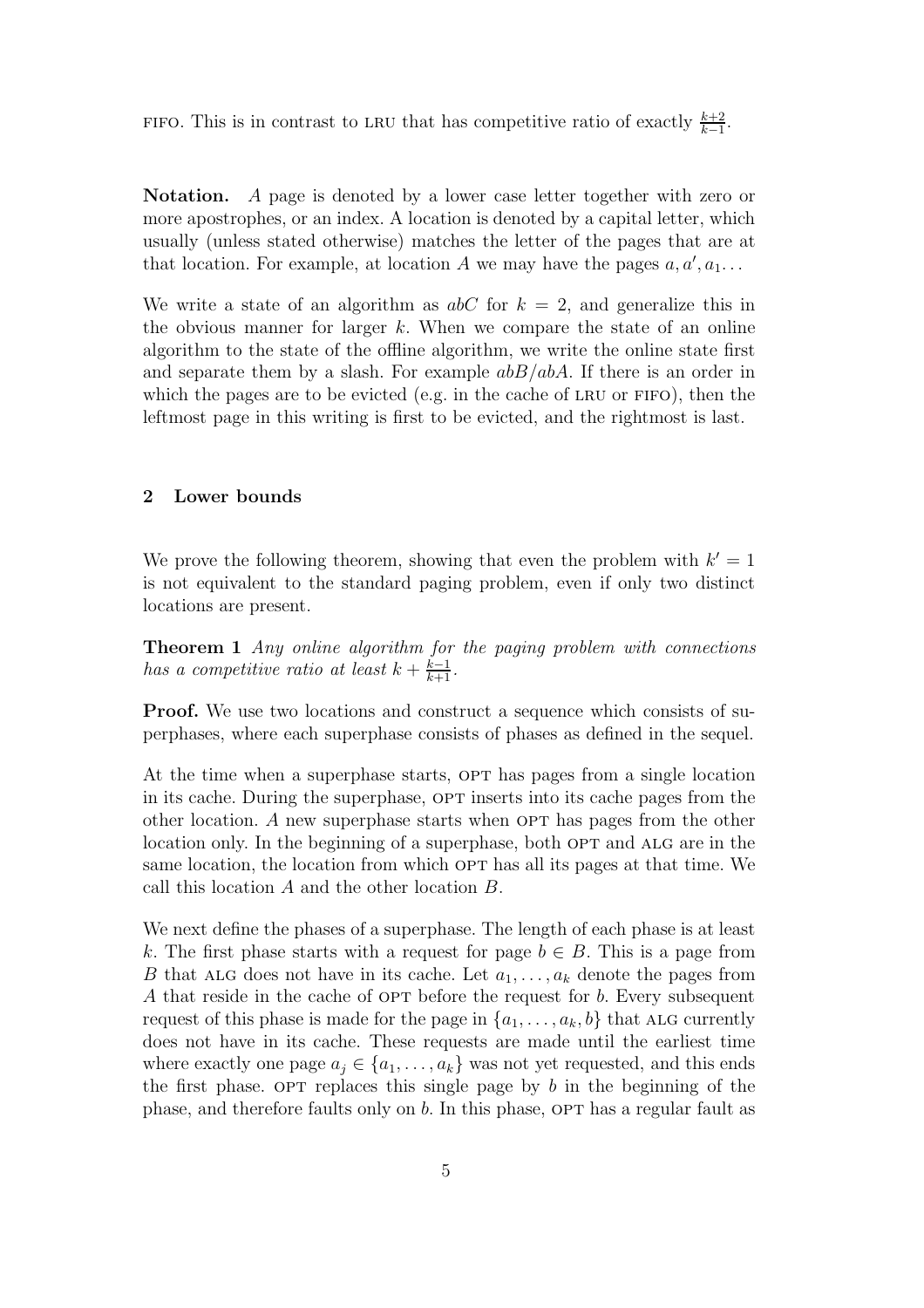well as a connection fault. In all other phases in this superphase OPT will only have one regular fault. Note that  $A\text{LG}$  is not at location  $B$  when the first phase ends, since the last request of the phase must be for a page from  $\{a_1, \ldots, a_k\}$ .

We repeat a similar process until after some phase  $\overline{OPT}$  has only pages from B. In this process the first page of a phase is a new page (that is not present in any of the two caches) from B. The rest of the pages are a subset of  $k-1$  pages out of the contents of the cache of opt in the start of the phase. Therefore, except for the beginning of the very first phase, OPT has pages of both locations in its cache. At most one page is replaced in the cache of OPT in each phase, and thus a superphase lasts at least k phases. Note that at the end of the superphase, both algorithms are connected to B.

ALG faults on every request, therefore it has at least  $k$  regular faults per phase. It is left to count the number of connection faults of alg. In the first phase, alg has a connection fault twice: once at the first request, and another one at the second request, which must be for a page of A. All phases but the last one must have requests for pages of both locations, since once a phase has requests for pages of B only the superphase ends, and each phase has at least one request for a page of B. Let  $s \geq k$  be the number of phases. We find a total of at least  $1 + 2(s - 1)$  connection faults for ALG, and a total cost of at least  $sk + 2s - 1$ , whereas the total cost of OPT is  $s + 1$ . We get the ratio

$$
\frac{sk+2s-1}{s+1} \ge k+1 - \frac{2}{s+1} \ge k+1 - \frac{2}{k+1} = k + \frac{k-1}{k+1}.
$$

This concludes the proof. ■

For the cache size equal to 2, we can prove a slightly stronger lower bound.

**Theorem 2** Any online algorithm with  $k = 2$  slots in the cache has a competitive ratio of at least  $\frac{5}{2}$ , even if only two locations are allowed.

**Proof.** Denote the two locations by A and B. We start in state  $abB/abA$  or  $abB/a'bA$ . That is, OPT has one page from location A in its cache, which may or may not be the same page as the online algorithm has. We show how to return to one of these states in such a way that any online algorithm pays at least 5/2 times the optimal cost. The optimal cost in each such phase is non-zero and bounded by a constant. The cost of reaching such an initial state is also constant. Thus repeating the phase sufficiently many times proves that the competitive ratio is arbitrarily close to  $\frac{5}{2}$ .

The main line of the lower bound is as follows (only writing states of the online algorithm):

 $abB \xrightarrow{a'} ba'A \xrightarrow{a} a'aA \xrightarrow{b} a'bB$  or  $abB$ .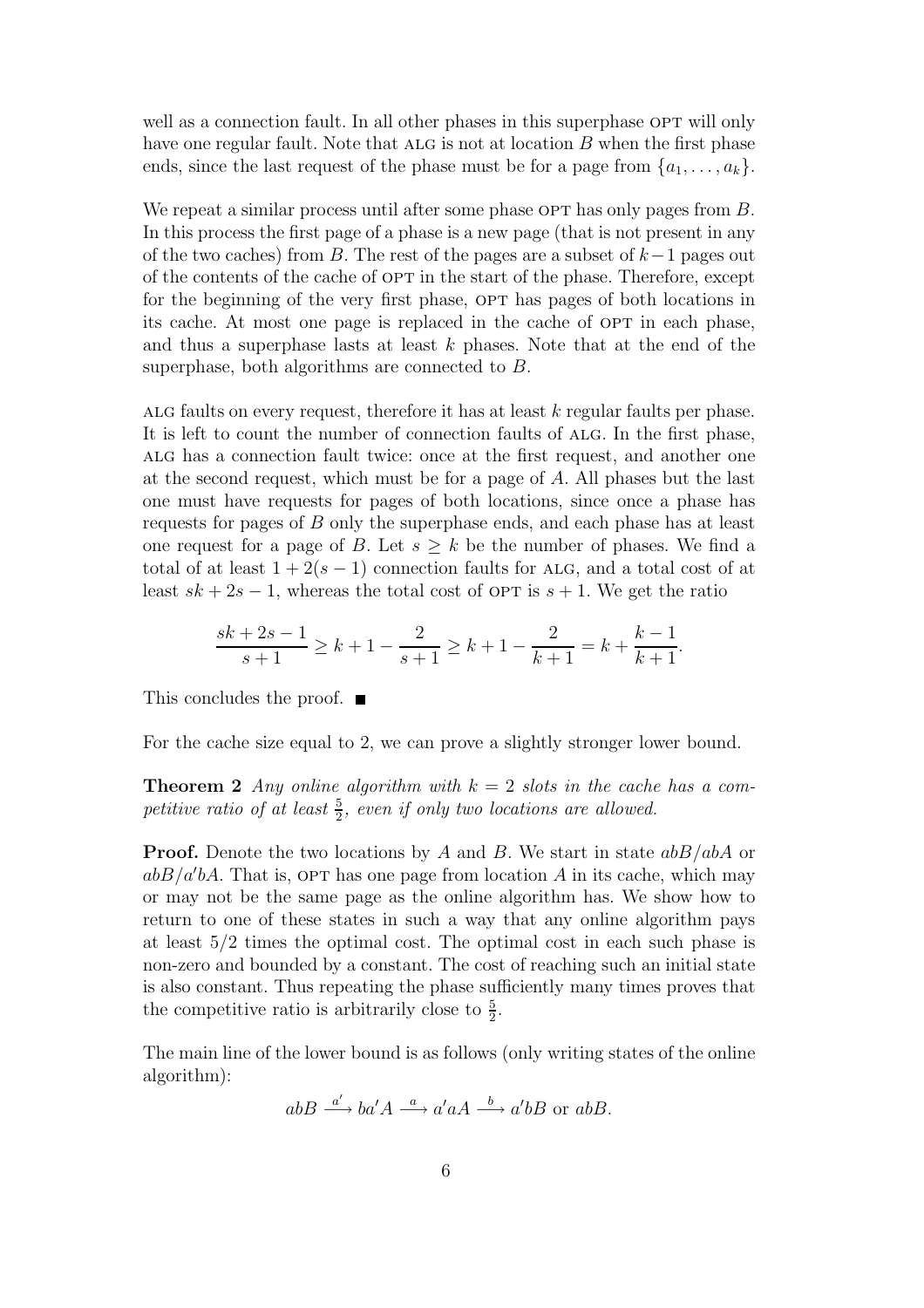OPT serves this request sequence by going to  $a'bA$  and then back to  $abA$ , at cost at most 2 (the cost is 1 if it already had  $a'$  in its cache). The online algorithm pays 5. Note that the final states are equivalent to the allowed starting states.

We now check what happens if the online algorithm deviates from this path at the first or second request. In these cases, the request sequence continues differently. Note that no deviation is possible at the last request.

- (1) The online state after the first request is  $a' a A$ . The next request is to b. We go back to a starting state: OPT goes to  $a'bA$  for the first request and stays there. The ratio is 4 : 1.
- (2) The online state after the second request is  $baA$ . OPT goes to  $a'aA$  for the first request and stays there. We now alternate between requests to  $a'$  and a until the online algorithm goes to  $a'aA$  as well. Then the next request is to  $b$ , followed by a request to the page that the online algorithm drops to serve this request  $(a \text{ or } a')$ . OPT goes to location  $B$  to serve the request to  $b$ , keeping the page that the online algorithm drops in its cache. The final state is thus  $abA/abB$  or  $a'bA/a'bB$ , equivalent to second starting state. The overall ratio is at least 8 : 3. Note: if the online algorithm drops  $b$  to serve the last request (i.e. it goes back to  $a' a A$ , we repeat alternating requests to b and the page from A that OPT has until it goes to  $abA$  or  $a'bA$ . The ratio only increases.

 $\blacksquare$ 

We further show that in contrast to the standard paging problem, the performance of LRU is very poor in this model. The competitive ratio of LRU is  $2k$ , which can be achieved by any algorithm that uses a marking strategy for the pages and an arbitrary strategy for the connection cache.

In particular, LRU has a ratio of 4 for  $k = 2$ , even using only two locations. This is shown as follows. We start in a state  $baB/abA$ , where b is the least recently used page (i.e. the last request was to  $a$  and did not cause a fault). The lower bound then works as follows:

$$
baB/abA \xrightarrow{a'} aa'A/a'bA \xrightarrow{b} a'bB/a'bA \xrightarrow{a'} ba'B/a'bA.
$$

LRU has two connection faults and pays 4. The optimal offline algorithm only pays 1 (for the first request). The final state is equivalent to the starting state.

The generalization for general k is as follows. Let  $a, b_1, \ldots, b_{k-1}$  be k pages from k distinct locations. We denote the location of a by A. Let  $a' \in A$  as well. The initial state of a phase is

$$
b_1b_2\ldots b_{k-1}aX/b_1b_2\ldots b_{k-1}aA,
$$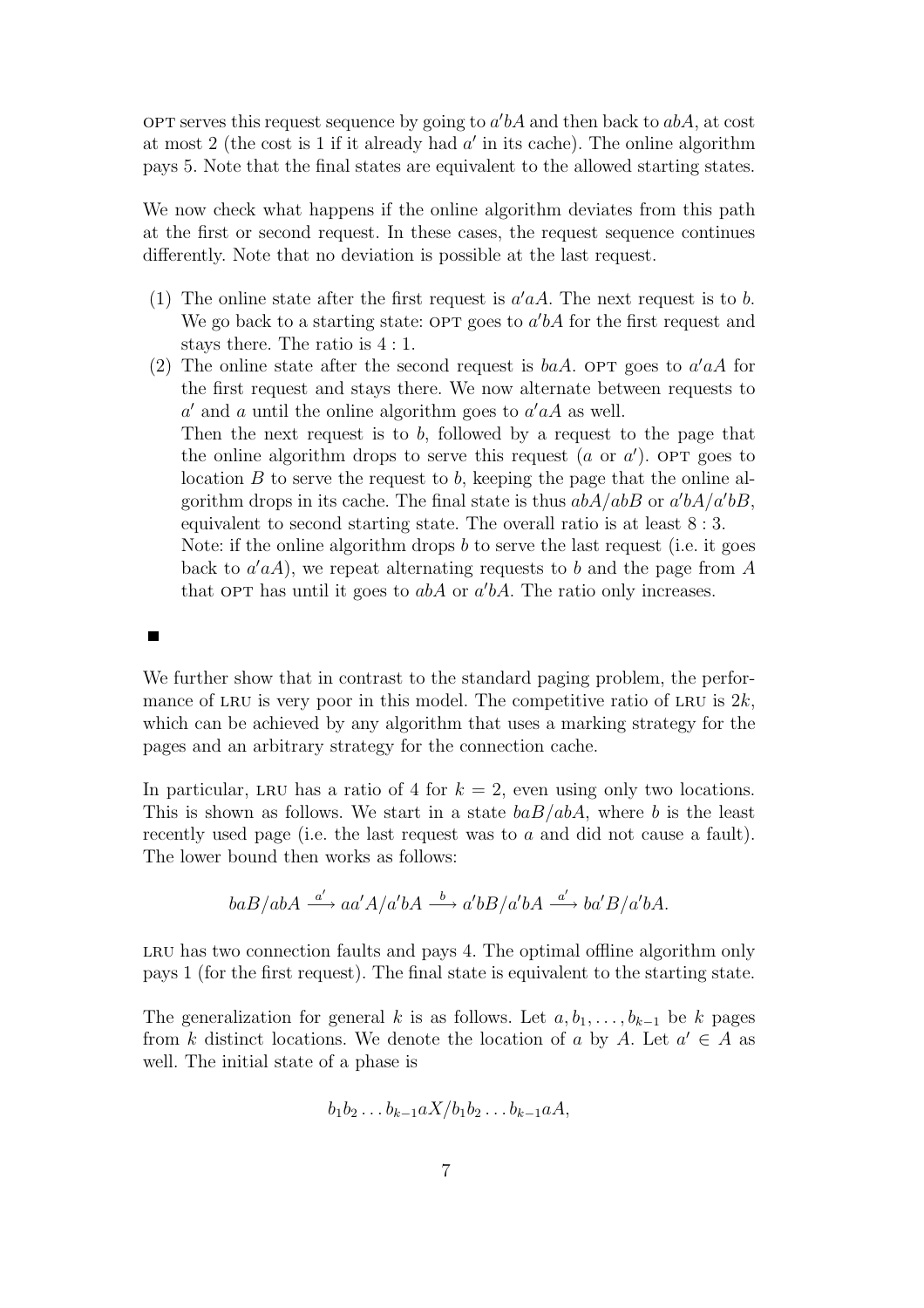where X is the location of  $b_{k-1}$ . The phase consists of requests for  $a', b_1, \ldots, b_{k-1}, a'$ . All requests but the last one are both regular and connection faults. Starting from the first request, each of the pages  $b_i$ ,  $i = 1, ..., k - 1$  are evicted and reloaded in the next step. The last step changes the priority of  $a'$ . The phase ends at the equivalent state  $b_1b_2 \ldots b_{k-1}a'X/b_1b_2 \ldots b_{k-1}a'A$ . OPT has a single regular fault, whereas LRU has  $k$  regular faults and  $k$  connection faults. Therefore the competitive ratio of LRU is  $2k$ .

Note that this example can be implemented using only two locations for even  $k$  and three for odd  $k$ .

## 3 Algorithms

In this section we introduce the first algorithms for paging with connections with a competitive ratio strictly smaller than 2k for the case where the number of network locations is less than  $k/4$ . We first describe an algorithm for the case where all requests come from only two locations, and then show how to generalize this algorithm for more locations.

# 3.1 Algorithm TwoLocations

Denote the location of the very first request by A and the other location by B. On any page fault, first, if all pages are marked, unmark all pages and start a new phase. Second, evict an unmarked page from A if possible. Otherwise evict the unmarked page which has been in the cache the longest. Load the requested page and mark it.

Note that pages are only marked when a page fault occurs. Thus this algorithm is not a marking algorithm in the classical sense. In particular, a phase might last longer than that of a marking algorithm, but all we need is that a phase contains requests to k distinct pages, so that each algorithm (in particular the optimal one) must fault at least once per phase.

**Definition** A new page is a page which was not requested in the previous phase.

Claim 1 In any phase, the number of connection faults is at most four times the number of new pages requested.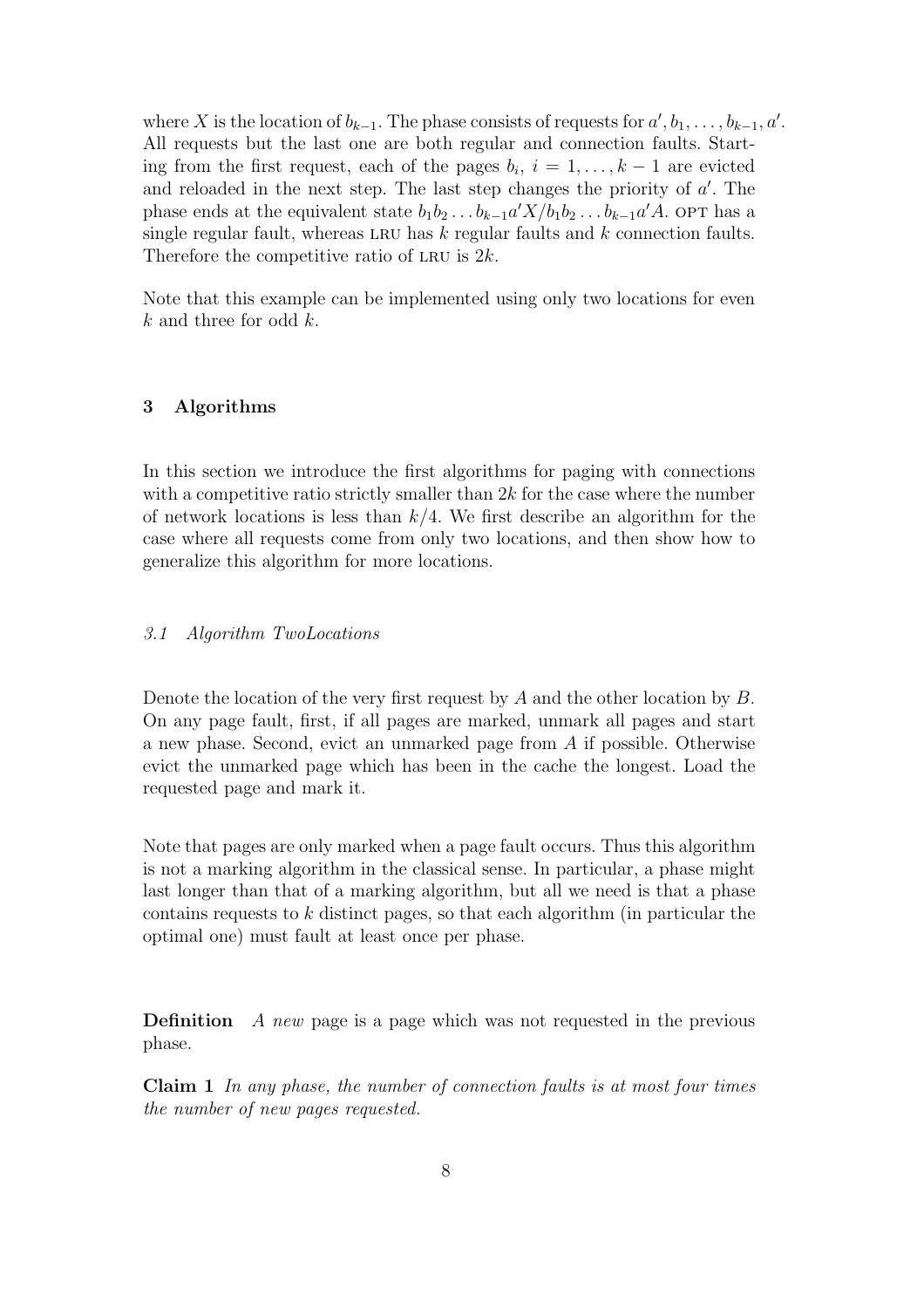Proof. Consider a request sequence. Since TwoLocations does not change its state in response to requests that do not cause faults for it, we begin by removing any requests that do not cause faults. This can only decrease the optimal cost to serve this sequence. Thus we may assume that each request causes a fault for the algorithm TwoLocations.

Pages from B are not evicted until all pages from A which were requested in the previous phase have been evicted. Say that the first eviction of a page at B happens at the rth fault. This implies that in the previous phase,  $r-1$ pages from A were requested.

We are going to assign connection faults to new pages, depending on when the connection faults occur, as follows:

- (1) To the first new page (that starts the phase), the connection fault that possibly occurs on this request, and the one that possibly occurs on the first request to an old page from B
- (2) Up to request r, at most two connection faults to each new page from  $B$
- (3) After request r, at most two connection faults to each new page requested up to and including request r (from A or B), apart from the first new page
- (4) After request r, at most two connection faults to each new page from  $A$

Thus each new page is assigned at most four connection faults. We now explain that this covers all the connection faults that may occur in the phase.

The first request may obviously cause a connection fault, as may the first request to an old page from B. This is handled in Step 1. If no other new pages are requested, these are all the connection faults that occur, since in this case first all the old pages from  $A$  are requested and then all the old pages from B.

Consider a request no later than r. At this point, no old pages from  $B$  can be requested, because they are all still in the cache and each request causes a fault. Only old pages from A can be requested (and, of course, new pages from anywhere). If this page fault causes a connection fault, the request must be to a new page from  $B$ , or to a page from  $A$  (either old or new) immediately after a new page from B was requested. This is handled in Step 2.

Consider a request after the rth request. Suppose that in the first  $r$  requests, there were b requests to a (new) page from B. Then there were  $r - b$  requests to pages from A. Denote the number of requests to new pages from A by  $a$ . We have  $a \geq 1$  because the first request, that started this phase, must be to a new page.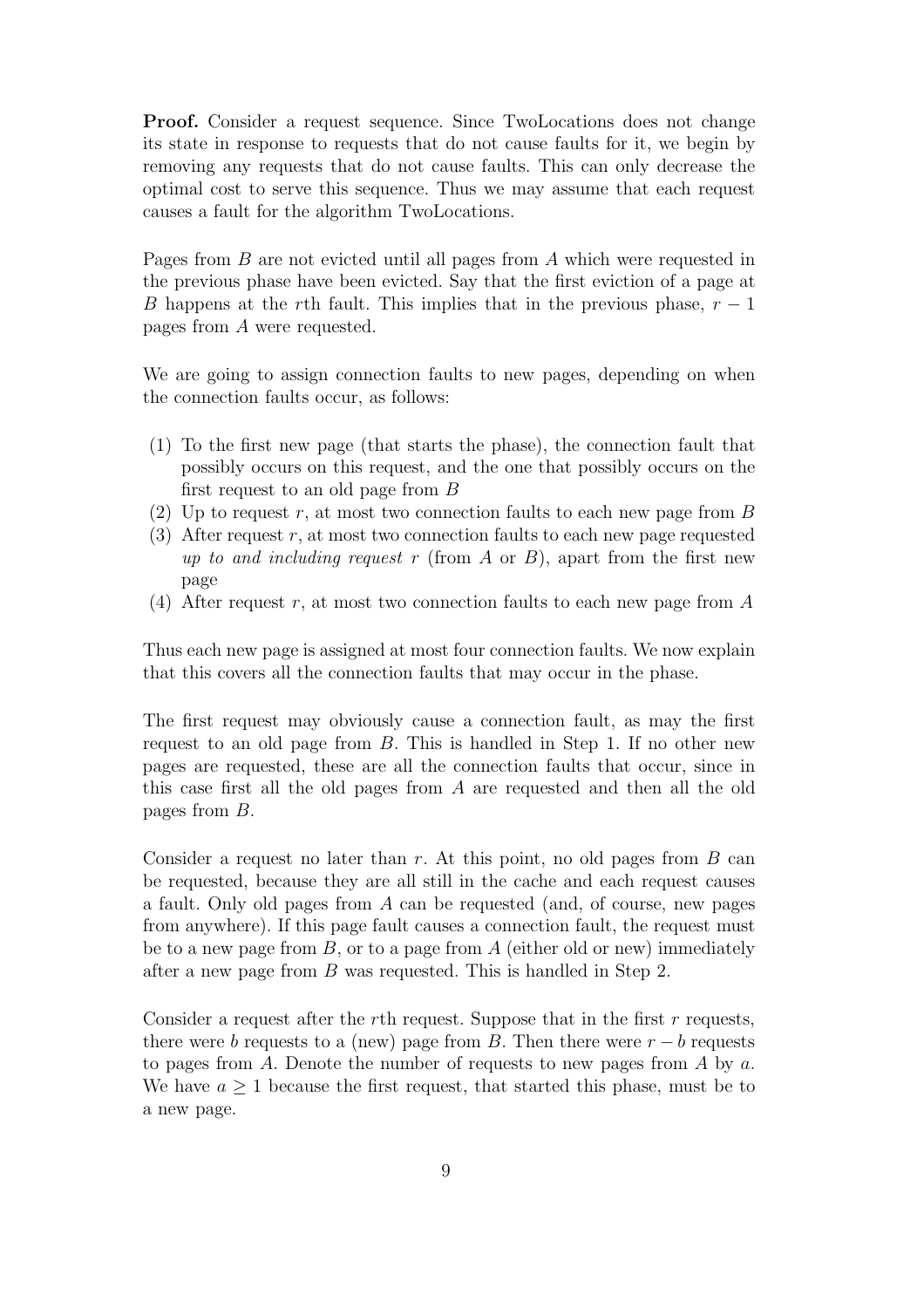In the first r requests, there were  $r - b - a$  requests to old pages from A. Since there exist  $r - 1$  old pages from A, this means that  $b + a - 1$  old pages from A are not yet requested in the current phase at this point. In the worst case, these are requested alternatingly with old pages from B now, leading to at most  $2(b + a - 1)$  additional connection faults. These are assigned to the  $b + a - 1$  new pages in the requests  $2, \ldots, r$  in Step 3.

Finally, connection faults can also occur if new pages from A are requested after the rth request. Each such page can cause two connection faults: one to switch to A and one to switch back (which can happen on an old page from B). This is handled in Step 4.

This completes the proof.  $\blacksquare$ 

**Theorem 3** TwoLocations (TL) has a competitive ratio of at most  $k + 8$ .

**Proof.** Denote the number of new pages in phase i by  $p_i$ . Denote the cost of algorithm A in phase i by  $A(i)$ . In phases  $i-1$  and i,  $k + p_i$  distinct pages are requested. Thus  $\text{OPT}(i-1) + \text{OPT}(i) \geq p_i$  for all  $i > 1$ . Summing over all even phases  $i > 1$ , we have  $\text{OPT} \geq \sum_{i} \text{ even } p_i$ . We have  $\text{OPT}(1) \geq p_1$  since by assumption OPT and TL start with the same cache contents. So summing over the odd phases gives  $\text{OPT} \geq \sum_{i \text{ odd}} p_i$ . This implies that  $2\text{OPT} \geq \sum_i p_i$ . Additionally, we have as usual  $\text{OPT} \geq n$  where n is the number of phases.

On the other hand, by Claim 1 we have  $TL(i) \leq k + 4p_i$ . Thus overall, we have

 $TL \leq nk + 4\sum p_i \leq kOPT + 8OPT = (k + 8)OPT.$ 

This completes the proof. ■

#### 3.2 A generalized algorithm: Evict By Location (EBL)

This algorithm works in phases. During a phase, a page is marked if a request to this page caused a fault. Only unmarked pages are evicted, and only if there is a page fault. If there is a page fault and all pages are marked, all pages are unmarked and a new phase begins.

At the start of a new phase, group the pages in the cache by their locations. Sort the locations in any order, but start with the location of the current request (which starts this phase). Denote the locations by  $A_1, A_2, \ldots$  in this order.

During a phase, evict all pages from  $A_i$  before evicting any page from  $A_{i+1}$ , for any  $i$ .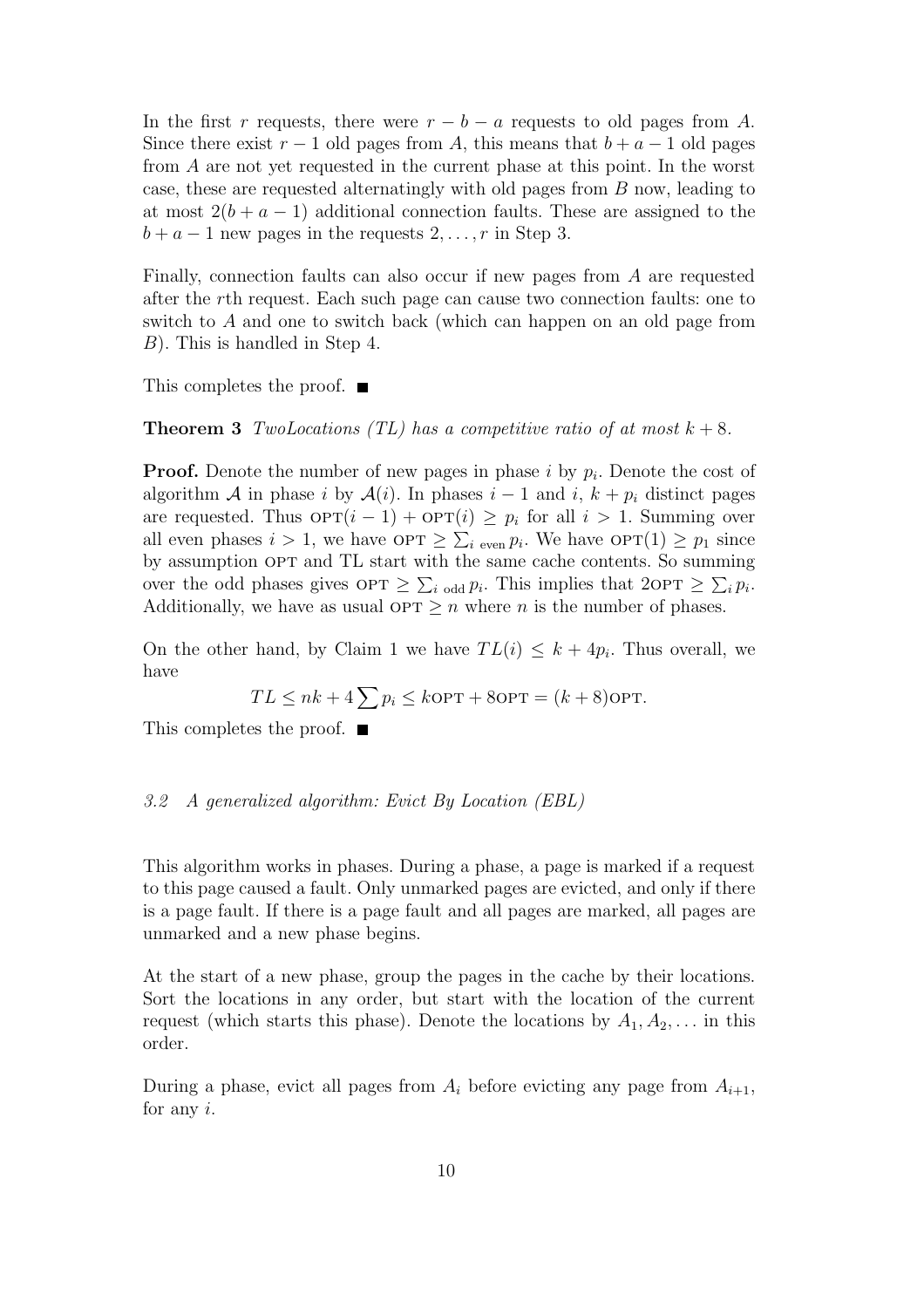**Theorem 4** The algorithm EBL has a competitive ratio of at most  $k + 4\ell$  for an environment with  $\ell$  locations.

**Proof.** We divide the phase into subphases according to the grouping defined above. In subphase i, only pages from  $A_i$  are evicted. Denote the length of subphase i by  $k_i$ . We generalize the connection faults assignment from the proof of TwoLocations, and prove that the connection faults can be assigned so that any new page requested in a phase is assigned at most  $4\ell$  connection faults, where  $\ell$  is the number of different locations requested in this phase.

- (1) To the first new page in the phase, we assign the first connection fault from each subphase
- (2) In subphase i, to new pages that are not from  $A_i$  we assign at most two connection faults in subphases  $i, \ldots, \ell$
- (3) In subphase i, to new pages from  $A_i$  we assign at most two connection faults in subphases  $i + 1, \ldots, \ell$

For each *i*, the first request in subphase *i* is not to an old page of  $A_i$ , because all of them are still in the cache at this point. The second request in subphase i (or the first one to  $A_i$ ) will cause a connection fault. This is handled in Step 1 (note that the first page requested in the phase is new).

Consider subphase 1. All old pages from  $A_2, \ldots$  are still in cache. Some old pages in  $A_1$  may be out. Any new page not from  $A_1$  can cause a connection fault, plus another one if the next request is for  $A_1$  again. See Step 2. Suppose there are  $a_1$  such pages. Denote the number of new pages from  $A_1$  by  $a'_1 \geq 1$ . (Note that the first page in this phase is new.) Then after subphase 1, there are still  $a_1+a'_1$  $_1'$  old pages from  $A_1$  which have not been requested in the current phase. We call these pages late.

In subphase 2, all old pages from  $A_3$  and later are still in the cache. Some old pages in  $A_1$  and  $A_2$  may be out. Denote the number of new pages requested in this subphase which are not from  $A_2$  by  $a_2$ . Each such page can cause two connection faults in this subphase (Step 2). This also holds for the  $a_1 + a_1'$  $_1'$  late pages from  $A_1$ , if they are requested in subphase 2. Since these correspond to new pages requested in subphase 1, the connection faults are assigned to those new pages (Step 3). Finally, there are  $a'_2$  new pages from  $A_2$ , which do not cause connection faults in the current subphase, but instead cause late pages.

In fact, any request out of these three categories corresponds to one old page from  $A_2$  which is **not** requested in this subphase, and which might still be requested later and cause extra connection faults (Step 2 and 3). Generally, it may be seen that in each subphase, each new page requested corresponds in a one-to-one fashion to an old page which is not requested in its proper subphase. This concludes the explanation of the assignment procedure.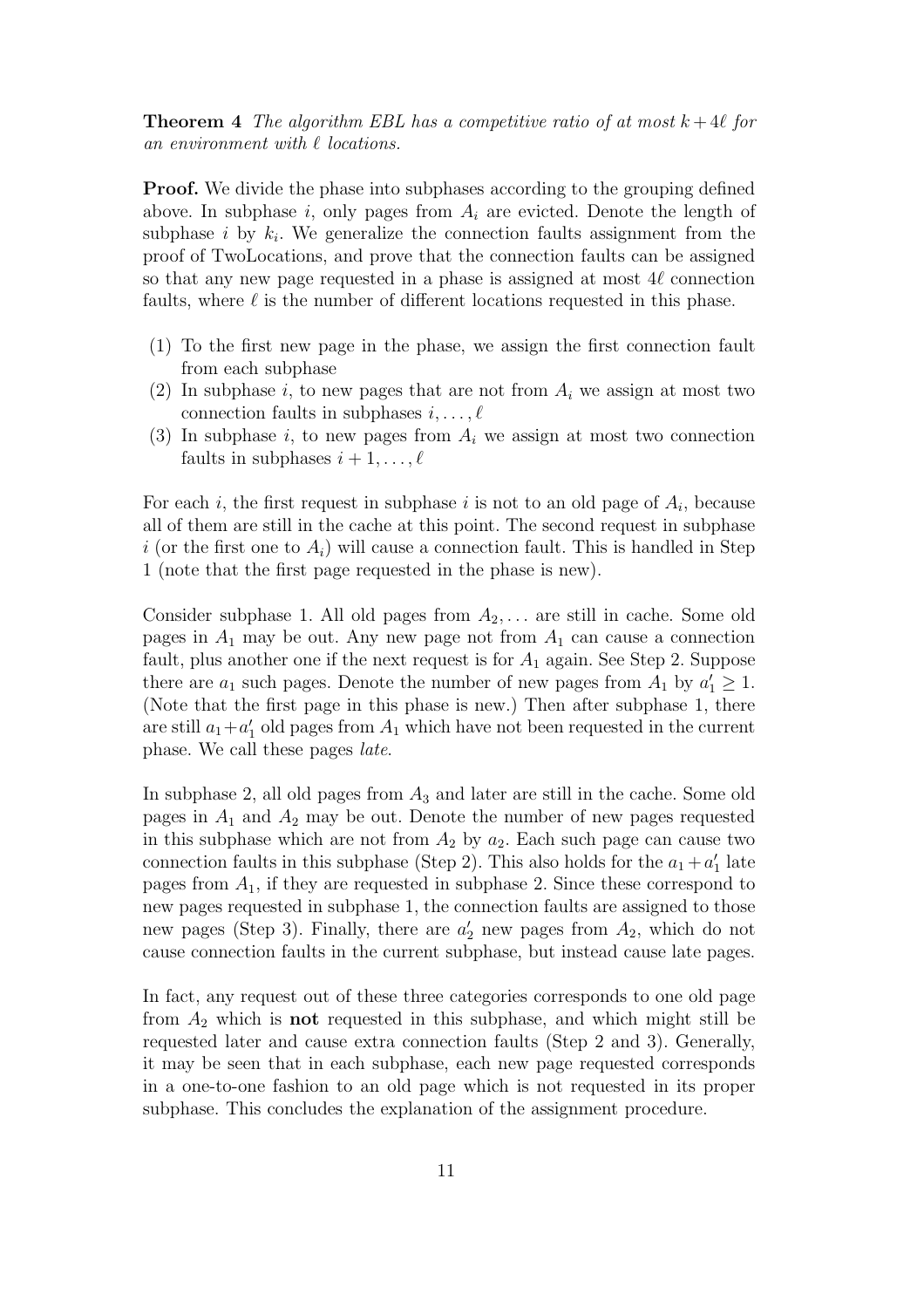Denoting the number of new pages in subphase j of phase i by  $n_{ij}$ , we find that

EBL 
$$
(i) \leq k + \sum_{j=1}^{\ell} 2n_{ij}(\ell + 1 - j) \leq k + 2\ell \sum_{j=1}^{\ell} n_{ij}
$$
.

Here we have used that in any phase,  $\sum_{j=1}^{\ell} n_{ij} \geq 1$ . On the other hand,  $\text{OPT}(i-1) + \text{OPT}(i) \geq \sum_{j=1}^{\ell} n_{ij}$ , and  $\text{OPT} \geq n$  where n is the number of phases. Thus

$$
\text{EBL} \le kn + 2\ell \sum_{i=1}^{n} \sum_{j=1}^{\ell} n_{ij} \le k\text{OPT} + 4\ell \text{OPT} = (k + 4\ell)\text{OPT}.
$$

This completes the proof.  $\blacksquare$ 

## 4 Resource Augmentation

In this section we consider the case where the document cache of OPT has size  $2 \leq h \leq k$ . Recall that the tight bound on the competitive ratio in the standard model is  $\frac{k}{k-h+1}$ .

We begin by giving a lower bound for the case  $h < k$ . A lower bound for  $h = k$ is given by Theorem 1. An interesting question is whether the competitive ratio for the problem with locations tends to 1 when k grows. In this section we show that the tight ratio for the case  $h = 2$  is  $\frac{k+3}{k}$  and thus it is slightly worse but still tends to 1. We show that this ratio is achieved by FIFO, whereas the competitive ratio of LRU is exactly  $\frac{k+2}{k-1}$ .

Theorem 5 The competitive ratio of any online algorithm, such that the algorithm has k slots in its cache and  $\Delta$ PT has  $2 \leq h \leq k$  slots is at least

$$
\frac{k+2+\lceil\frac{h-1}{k-h+1}\rceil}{k-h+2}.
$$

This number is strictly higher than  $\frac{k-h+1}{k}$  for any  $h < k$ .

**Proof.** We use phases. The only requirement for the starting state is that ALG is in a different location than OPT. We denote the pages of OPT by  $a_1, a_2, \ldots, a_h$ (though they may be from different locations) and the location of  $\overline{OPT}$  by  $\overline{B}$ .

We issue requests for the following sequence of pages:

$$
b_1, b_2, \ldots, b_{k-h} \in B.
$$

These pages have in common that none of them appear in either the cache of OPT or the cache of ALG.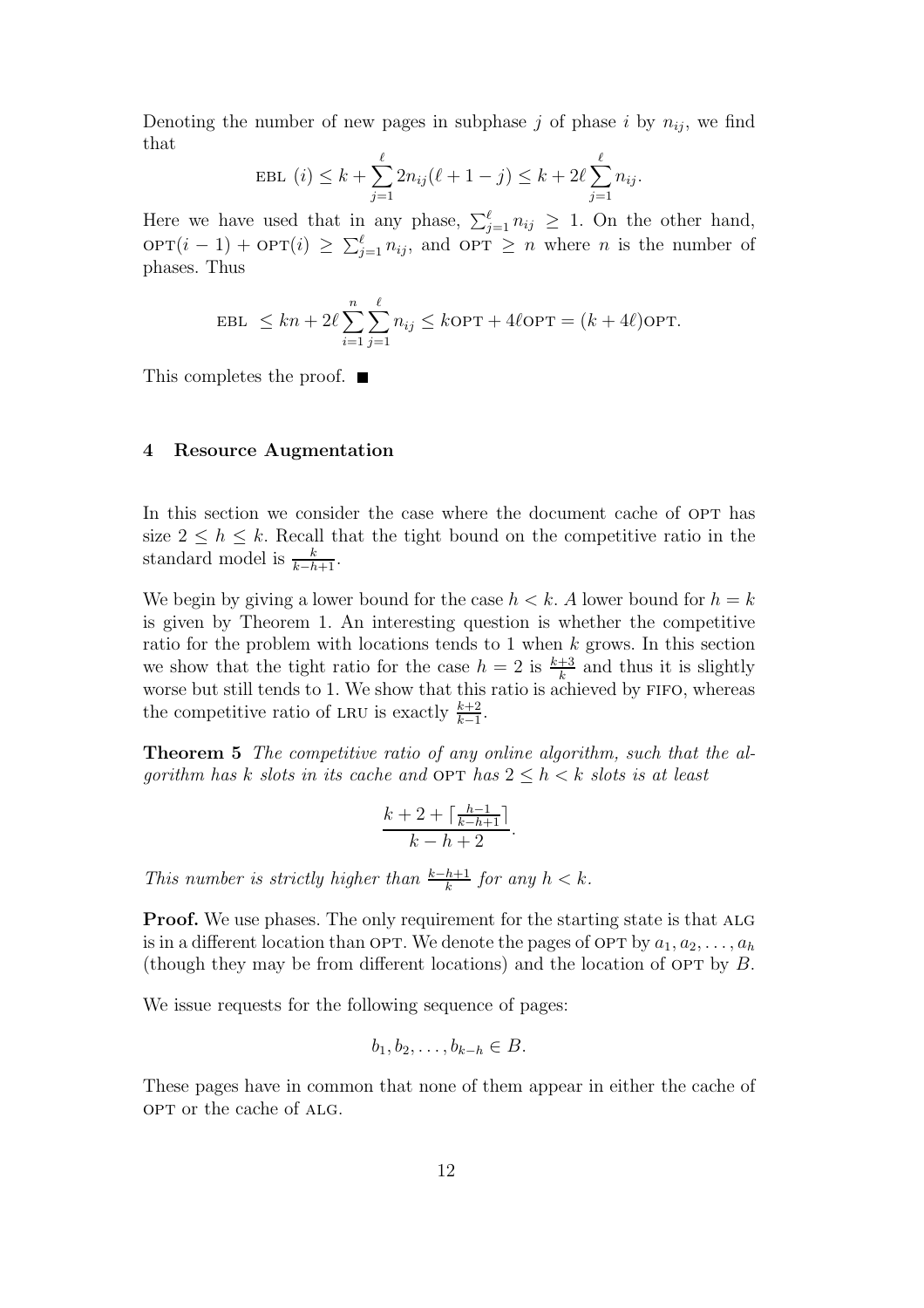After  $k - h$  such requests there is a request for a page p which is from a different location than all the pages in the caches of OPT and ALG. Every next step after that, ALG has in its cache  $k$  pages, thus at least one of the pages  $q_i \in \{a_1, a_2, \ldots, a_h, b_1, b_2, \ldots, b_{k-h}, p\}$  is not present in its cache. The next request will be issued for page  $q_i$ . We issue such requests until at least  $h-1$ different pages, not including page  $p$ , are requested. OPT can choose the pages it discards, so after the first  $k - h$  requests and the request for page p it will have in its cache page p and the  $h-1$  unique pages that were requested after it. Thus it does not pay for any request after the request for p.

Since there are at least  $h-1$  requests after the request for page p, there are at least  $k$  requests in the phase. ALG pays at least 1 for any of the requests we issued. It pays 2 for at least three requests: The request for page  $b_1$  (the first request), the request for page  $p$  and the request for page  $q_1$  which must be from a different location from page p. In total ALG pays at least  $k + 3$  for the whole sequence.

OPT pays only 1 for each of the first  $k - h$  requests and another 2 for the request for page p, to a total of  $k - h + 2$ .

For large values of  $h$ , we can improve the estimate for the cost of ALG by taking into consideration the maximum amount of pages from the same location that ALG has in its cache. Since OPT uses a sequence of  $k-h$  pages from the location where it was at the start of the phase, throughout the scheme we need only a maximum of  $k - h + 1$  pages from each location. Therefore ALG has to move to a different location at least every  $k - h + 1$  pages. This move costs ALG 2 instead of 1 and it occurs  $\lceil \frac{h-1}{k-h+1} \rceil$  times. In other words, the cache of ALG holds pages from at least  $\lceil \frac{h-1}{k-h+1} \rceil$  different locations.

Hence ALG pays at least  $k + 2 + \lceil \frac{h-1}{k-h+1} \rceil$  and the lower bound is proved.

This lower bound is slightly larger than  $\frac{k}{k-h+1}$  for all values of  $h < k$ . Note that the proof fails for  $k = h$  since in this case there are no initial requests in the phase.

# 4.1 The case  $h = 2$

For this case, we show matching upper and lower bounds. The optimal upper bound is achieved by FIFO. Additionally, we prove that the algorithm LRU performs strictly worse than FIFO even for  $h = 2$ , and give tight bounds on its competitive ratio.

**Theorem 6** Any online algorithm with  $k \geq 2$  slots in the cache has a competitive ratio of at least  $\frac{k+3}{k}$  when compared to an offline algorithm with 2 slots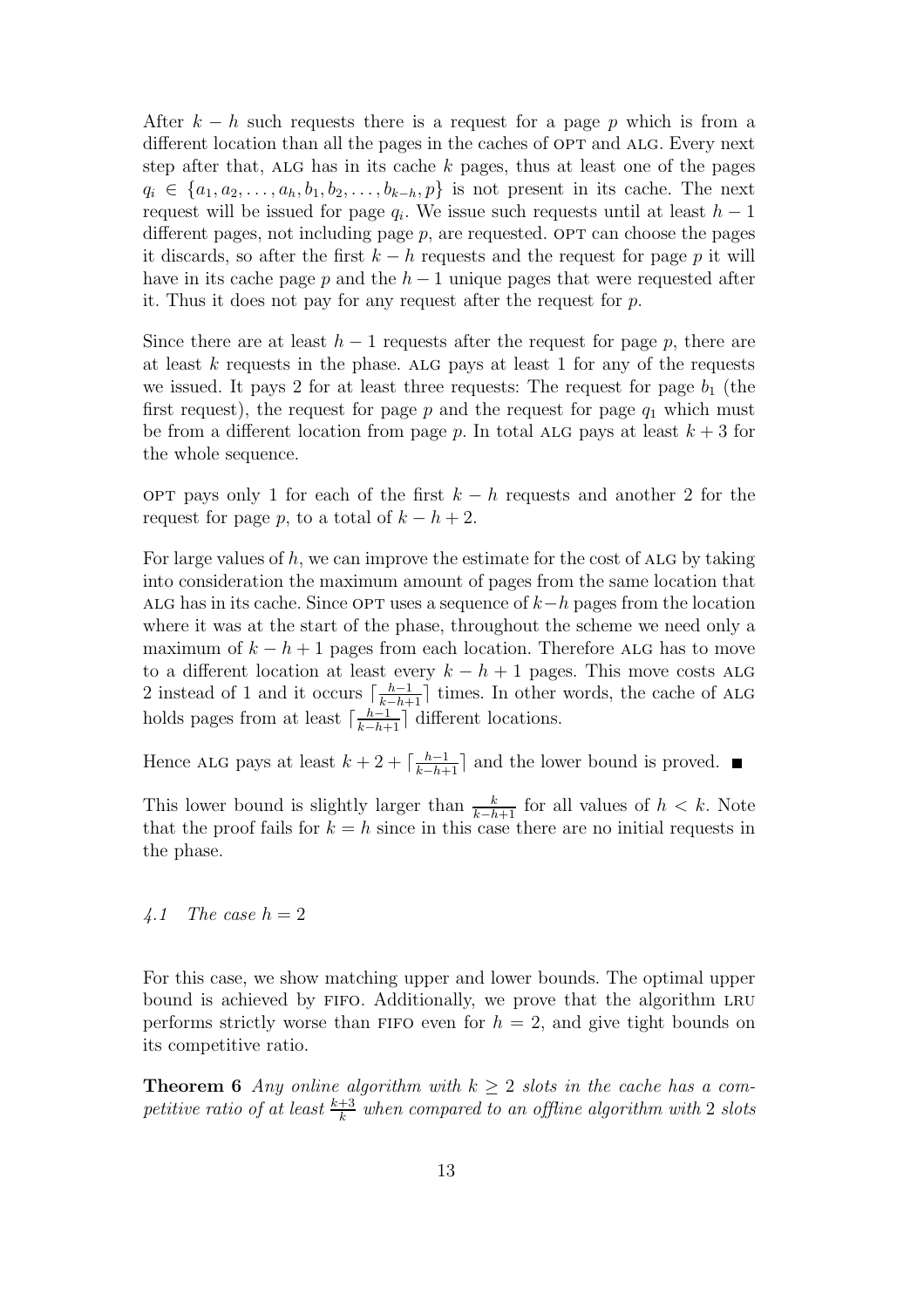in the cache.

**Proof.** For  $k > 3$ , this follows directly from Theorem 5. For  $k = 2$ , this is Theorem 2.  $\blacksquare$ 

# **Theorem 7** The competitive ratio of FIFO for  $h = 2$  is  $\frac{k+3}{k}$ .

Proof. The lower bound was proved in Theorem 6. Consider now a sequence of requests. Since in fifo only faults change the behavior, we are only interested in requests that were faults of fifo, and remove all other requests form the sequence (this may only increase the cost of OPT and does not change the cost of fifo).

We use the names "bad fault" for a fault of FIFO which is not a fault of OPT and "good fault" for a fault of both OPT and FIFO. A bad fault is a fault that raises the competitive ratio of FIFO and a good fault is a fault that helps FIFO maintain a low competitive ratio because OPT pays for it as well. We define a phase to be a sequence of faults which starts with a bad fault and ends one request before the next bad fault. In other words, the first request in the phase is a bad fault and the other faults in the same phase, if any, are all good faults.

We begin by giving a lower bound of k on the length of any phase. Let  $p$ be a request which causes a bad fault, and let  $q$  denote the previous request. Already before the request for page  $p$ , OPT must have in its cache page  $q$  that was just requested and page  $p$ . Just after  $p$  is requested, FIFO has in its cache pages  $p, q$  and  $k - 2$  older pages.

If the next bad fault will be on page q it has to occur after at least  $k-1$  faults in order for page  $q$  to be discarded by FIFO. Similarly, for the next bad fault to be on page  $p$  it has to occur after at least  $k$  good faults. For the next bad fault to be on a different page, it must occur after at least  $k + 1$  good faults since one good fault is necessary to put the new page in the cache of OPT, and afterwards it takes  $k$  faults for  $FIFO$  to discard it. This shows that in all cases, there are at least  $k - 1$  good faults after the bad fault that starts the phase.

The bad faults cost a maximum of 2 for FIFO and nothing for OPT. The first good fault may cost 2 for FIFO and only 1 for OPT. After that both of the algorithms are in the same location, so the next  $k-2$  faults costs the same for FIFO and OPT. The worst case occurs if all these faults cost 1. In this case FIFO pays  $k + 2$  and OPT pays  $k - 1$ . We will call a phase with this exact ratio a "bad phase" for fifo.

However, during a bad phase OPT does not change its location. Moreover, the next phase starts with a request for page q. This request must be a fault of OPT. This is true since for  $k \geq 2$ , by definition of FIFO, any three consecutive requests must be distinct, therefore, among two consecutive requests, at least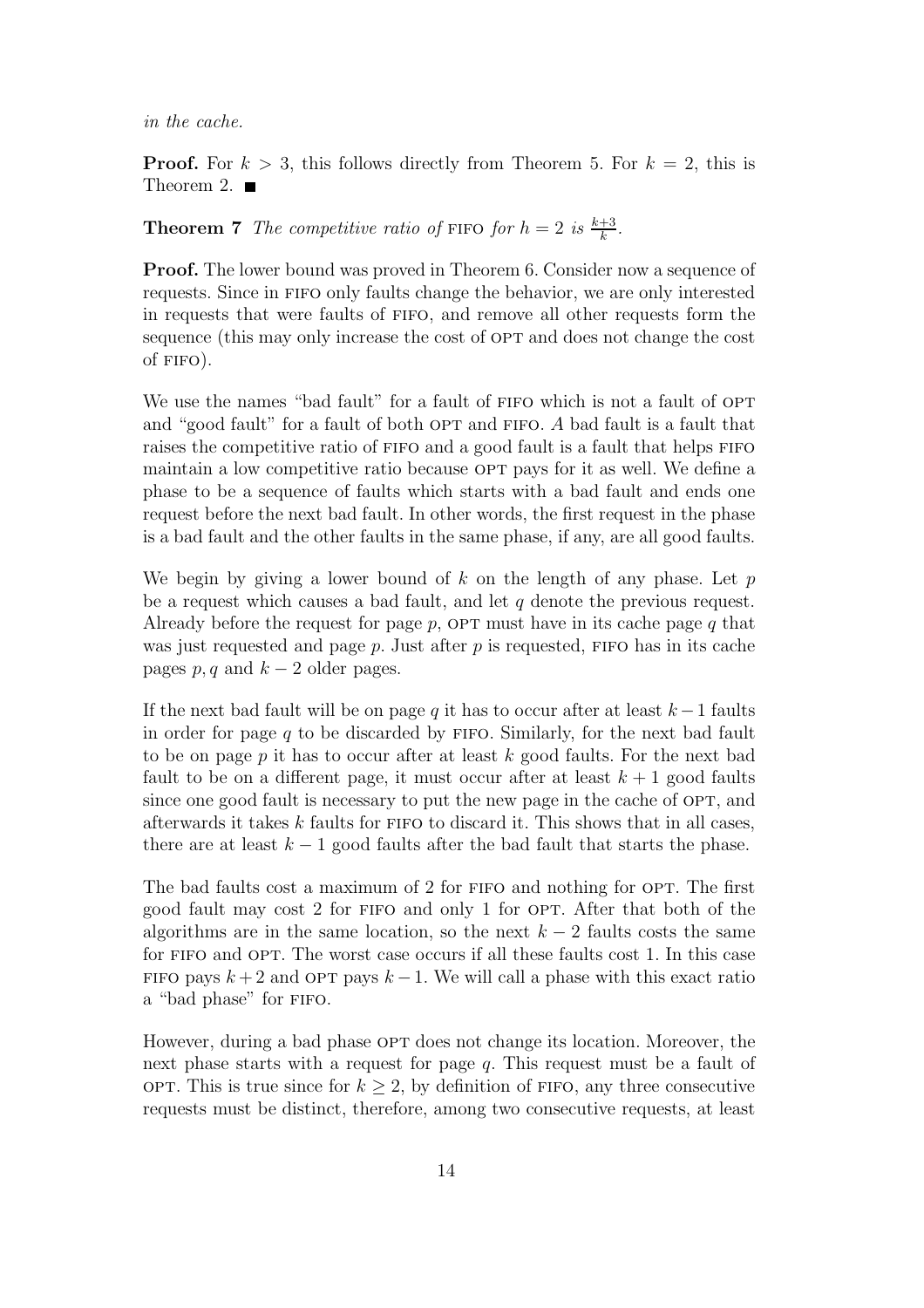one is a fault. Since the first request for page q was a fault of  $\overline{OPT}$  (since the request just after it, which is for  $p$  is not a fault of OPT), OPT is still in the location of page  $q$ , and so is FIFO which is in the same location.

Therefore in any phase which immediately follows a bad phase, fifo only pays 1 for the first request, and the same as OPT for the remaining requests since they are still in the same location. The ratio of the costs in this phase is at most  $k : (k-1)$ . This is a "good phase" for FIFO.

Every bad phase must be followed by at least one good phase, which yields an average ratio of  $(2k+2)$ :  $(2k) = (k+1)$ : k or even better. To avoid good phases, opt must either change the connection or prolong the phase so another page will be requested in the beginning of the next phase.

To change its connection OPT must at some point suffer a cost of 2 instead of 1, thus raising its total cost to  $k$ . Such a change of connection may cost FIFO 2 instead of 1 if done on one of the last  $k-2$  requests, or nothing extra if done on the second request for which fifo already pays 2. Therefore the maximum cost FIFO will suffer in this case will be  $k + 3$  instead of  $k + 2$  and the ratio of the phase is  $(k+3)$ : k. We will call such a phase a "normal phase".

If OPT does not change its location, the phase must be prolonged by at least one request. If the phase is prolonged by exactly one request the bad fault will again be the request for page  $p$ , and therefore the next phase may be a bad phase or a normal phase. In the prolonged phase, the cost of both OPT and FIFO is increased by one or two so the ratio of the phase is also  $(k+3)$ : k. This is also a "normal phase".

Since for every additional request OPT and FIFO pays the same, prolonging the phase by more than one request will yield a ratio lower than  $(k+3)$ : k.

Considering the entire request sequence, the average cost ratio is at most  $(k + 1)$ : k in good and bad phases (since there are at least as many good phases as bad phases) and at most  $(k+3) : k$  in normal phases. This proves the upper bound.  $\blacksquare$ 

Finally, we consider the performance of the algorithm LRU for the case  $h = 2$ . We start with an example where LRU achieves a ratio not better than  $\frac{k+2}{k-1}$ , and then show a matching upper bound. This is worse than the upper bound of FIFO. The example holds for  $k > 2$ , an example for  $k = 2$  was given earlier.

Finally, we prove the following theorem.

**Theorem 8** The competitive ratio of LRU for  $h = 2$  is exactly  $\frac{k+2}{k-1}$ , which is strictly worse than FIFO.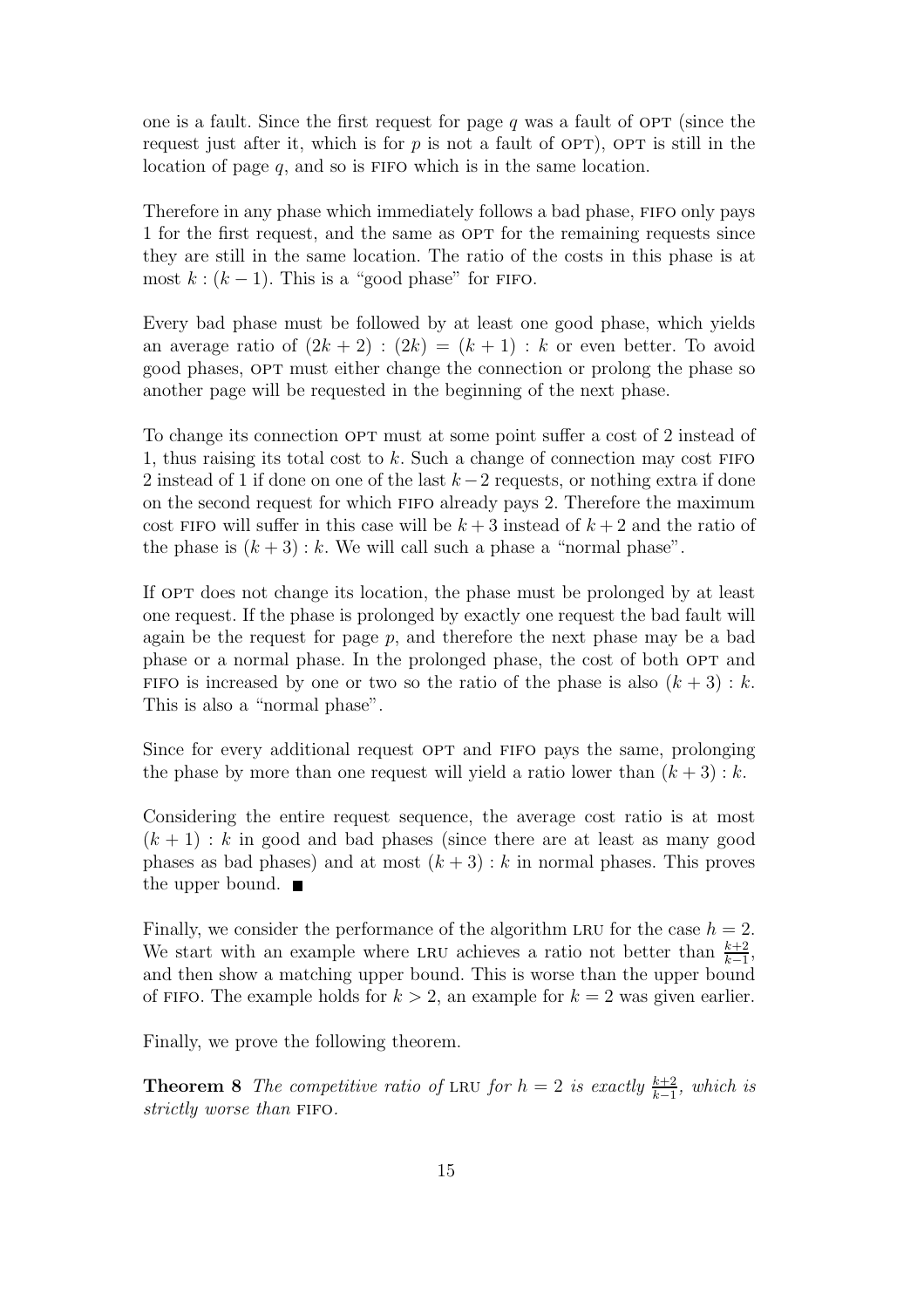**Proof.** We first show the lower bound. For simplicity, let  $a_1, \ldots, a_{k-1}, a_k = a_0$ be pages from a location  $A$ , and  $a$  be a page of location  $A$ . The initial state of a phase is

$$
a_1a_2\ldots a_{k-2}ba_{k-1}B/a_{k-1}bA.
$$

The phase starts with requests for  $a_k, a_1, \ldots, a_{k-2}$ . At this time LRU does not have b in its cache anymore and this is the next request. The last request is for  $a_{k-2}$ . This is not a fault for any of the two algorithms, but it changes the state of LRU which is now  $a_k a_1 \dots a_{k-3} b a_{k-2} B$ . OPT is in the state  $a_{k-2} b A$ , it had  $k-1$  regular faults on the first  $k-1$  requests. Note that OPT never changes its location. lru has a connection fault on the first page of a phase and on b. It has regular faults on all requests but the last one. Therefore the costs of LRU are  $k + 2$  and the optimal cost is  $k - 1$ . Note that the state we reached at the end of a phase is equivalent to the initial one.

We now prove the upper bound. We use terminology similar to the proof of Theorem 7, only here we cannot assume that all requests are faults for the algorithm, therefore there are "good faults", "bad faults" and "non-faults" which are requests that are not a fault for any of the two algorithms, and "excellent faults" which are faults of OPT but not of the algorithm.

A change that we do in the sequence without changing the operation of LRU or the cost is removal of all requests but one, in sub-sequences of consecutive identical requests.

A phase is the sub-sequence of requests, from the time that a bad fault occurs, until just before the next such time. Similarly to the proof for fifo, we denote the first request in a phase by p and the request just before that by q. OPT must have had a fault on q. Otherwise the request just before  $q, r$ , must be identical to  $p$  or to  $q$ . Since we removed multiple consecutive instances of the same request, it must be  $p$ . However, if  $p$  appeared just before  $q$ , it is still in the cache of LRU, and cannot be a fault of LRU.

After the first good fault and until the end of the phase, LRU pays no more than OPT. This can be seen as follows. Immediately after the good fault, LRU and OPT are at the same location. This does not change as long as there are good faults. There can be no bad faults by definition. LRU and OPT pay the same as long as they remain at the same location. If OPT changes its location and LRU does not, this happens on a request that is not a fault for LRU. The cost that OPT has for this fault can be assigned to the first good fault that follows. Note that we showed above that the phase ends in a good fault. This shows that LRU does not pay more than OPT after its first good fault.

Between the bad fault that starts the phase and the first good fault, lru pays nothing. However LRU possibly pays two more than OPT for the bad fault that starts the phase, and one more than OPT for the first good fault. Thus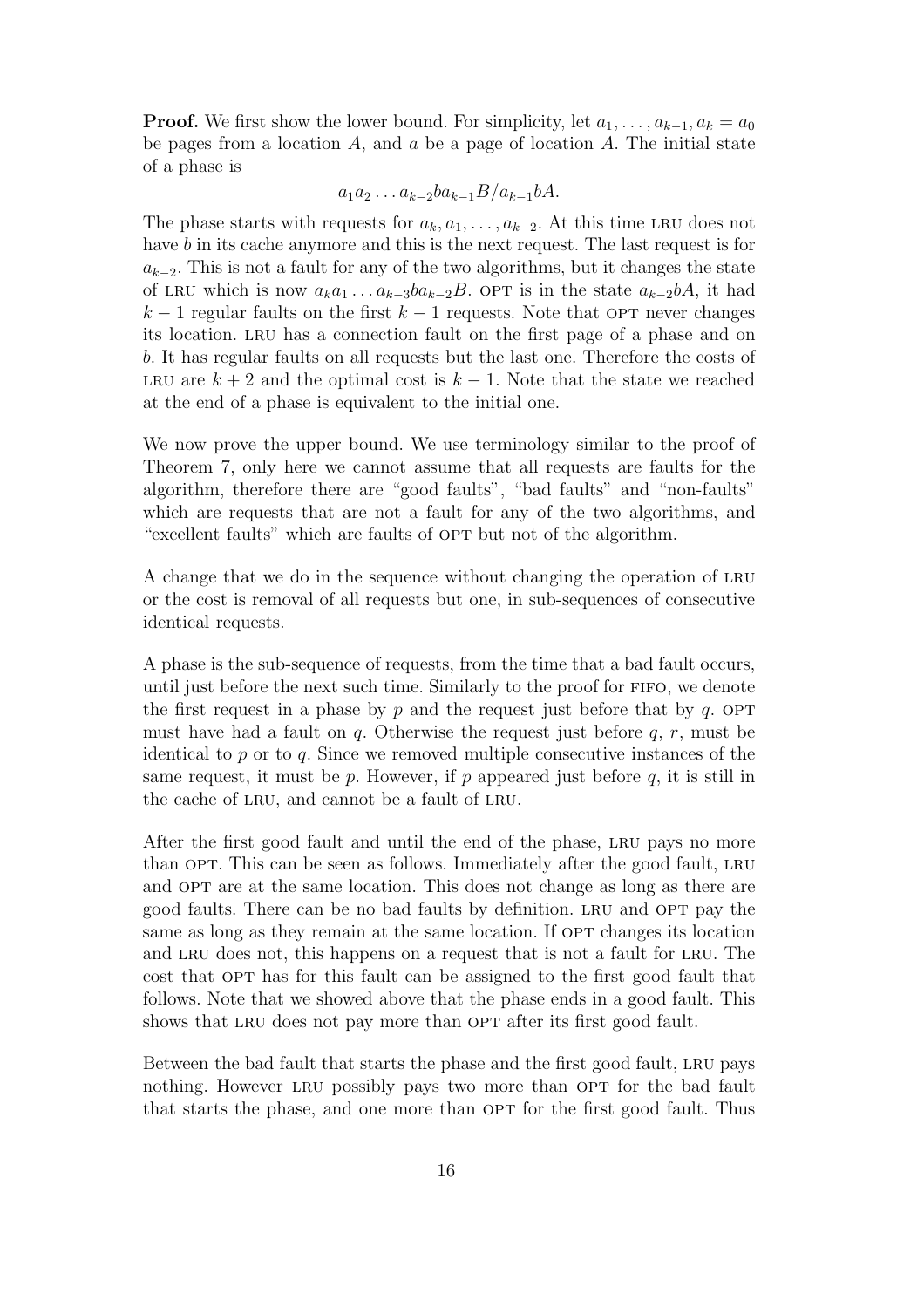its overall cost for the phase is at most 3 more than OPT.

Denote the page that starts the next phase (i.e. causes a bad fault) by  $p'$ . After the last time that  $p'$  is requested, OPT keeps  $p'$  in its cache (otherwise it would not have a reason to load it again before the next request to  $p'$ , and that means that would not be a bad fault).  $i$ From this point on, OPT can at most serve the very next request without a fault, but after that it has to fault on every request since it has only one free slot in the cache. There are at least k requests until LRU drops  $p'$ , so OPT pays at least  $k-1$  (more if there are also connection faults). Note that  $p'$  may be p or q.

This completes the proof. ■

## 5 Conclusions

We have shown the first algorithms for paging with connections that break the trivial performance bound of  $2k$ . An open question left by these results is the precise role that the locations play in this model. All our lower bounds require only two or three locations, and it is unclear whether using more locations can improve these results. However, it is possible that the competitive ratio of an adaptation of our algorithm EBL is smaller than  $2k$  even for a large number of locations. The idea is to define the size of a location at the time when a phase starts as the number of pages from this location which are present in the cache of the algorithm. Then we use a sorted list of locations (largest location first).

## References

- [1] Susanne Albers and Rob van Stee. A study of integrated document and connection caching. In Automata, Languages and Programming, 30th International Colloquium, ICALP 2003, Proceedings, pages 653-667, 2003.
- [2] Pei Cao and Sandy Irani. Cost-aware www proxy caching algorithms. In USENIX Symposium on Internet Technologies and Systems, 1997.
- [3] Dimitris Achlioptas, Marek Chrobak and John Noga. Competitive analysis of randomized paging algorithms. Theoretical Computer Science, 234:203-218, 2000.
- [4] Marek Chrobak and John Noga. LRU is better than FIFO. Algorithmica, 23:180–185, 1999.